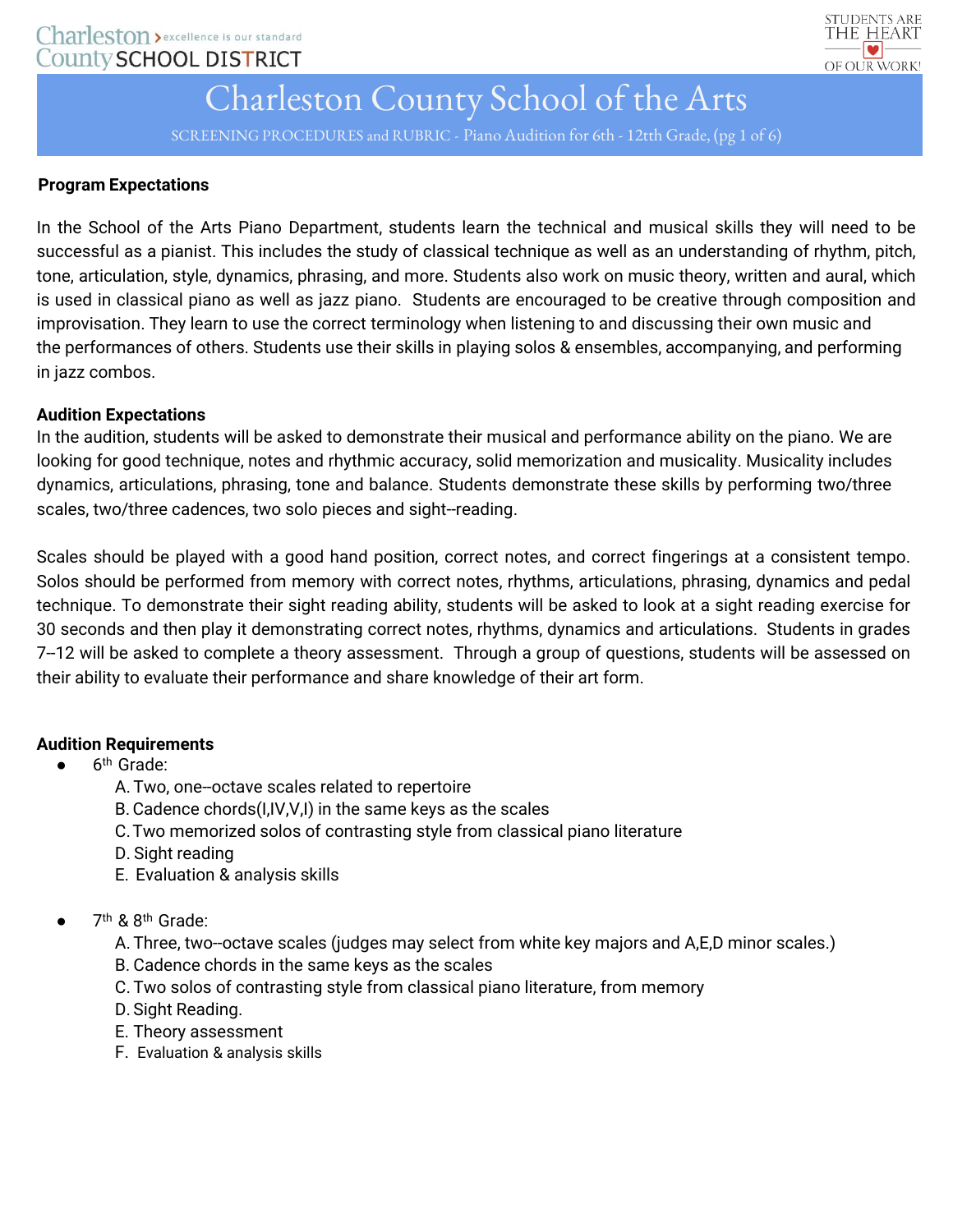

SCREENING PROCEDURE and RUBRIC - Piano Audition for 6th - 12tth Grade, (pg 2 of 6)

 $\bullet$  9<sup>th</sup> --11<sup>th</sup> Grade:

A. Three, three-octave scales (judges may select from all major scales and white key minor scales) B.Cadence chords (I,IV,V,I) in the same keys as the scales

C.Two memorized solos of contrasting style from classical piano literature

D. Sight reading

E. Theory assessment

- F.Evaluation & analysis skills
- $\bullet$  12<sup>th</sup> Grade:
	- A. Three, three or four octave scales (judges may select from all major and all minor scales)
	- B. Cadence chords (I,IV,V,I) in the same keys as the scales
	- C.Two memorized solo of contrasting style from classical piano literature
	- D. Sight reading
	- E. Theory assessment
	- F. Evaluation & analysis skills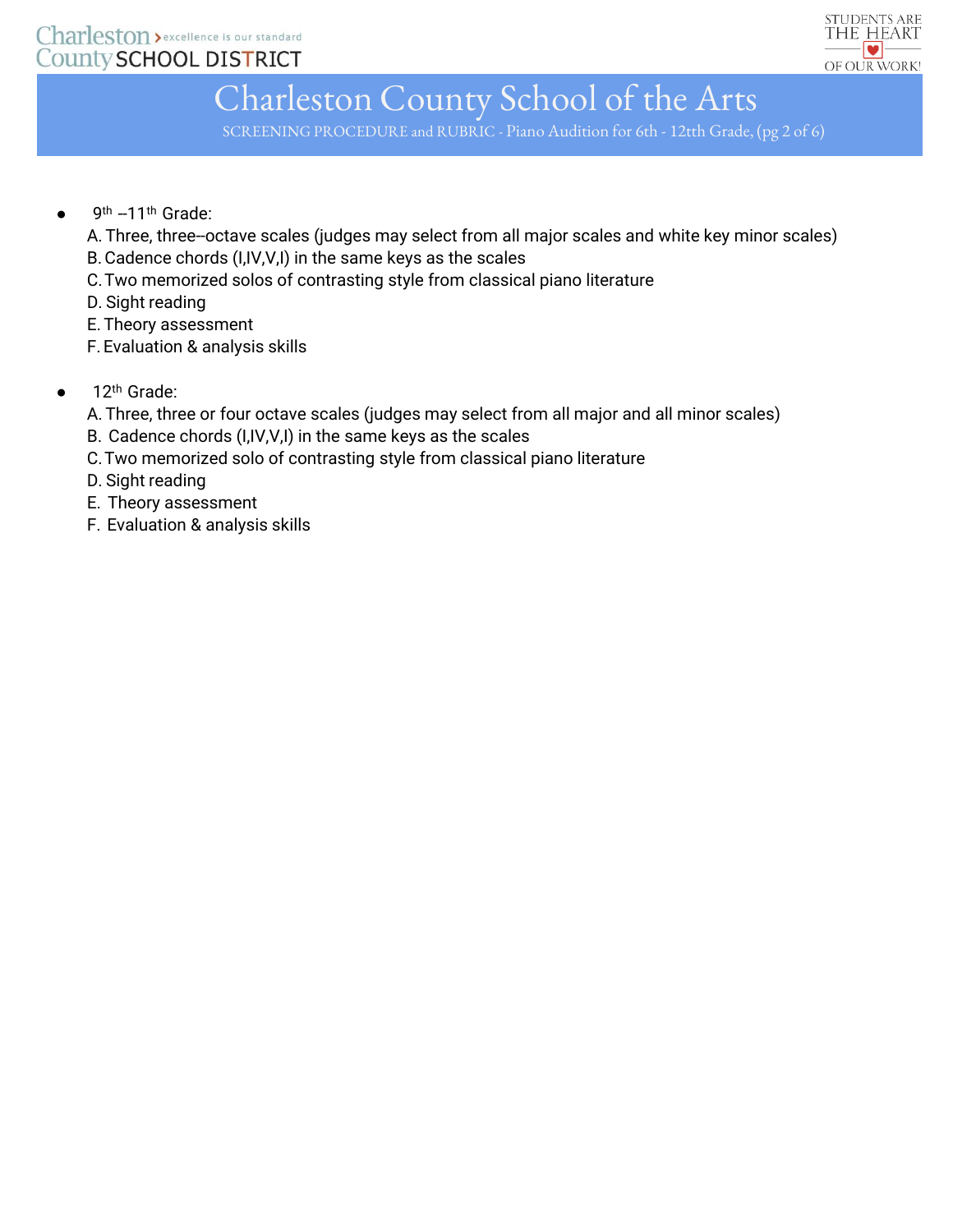

SCREENING PROCEDURES and RUBRIC - Piano Audition for 6th - 12tth Grade, (pg 3 of 6)

#### **SOA PIANO ENTRANCE AUDITIONS FOR 6TH-‐12TH GRADE**

- 6<sup>th</sup> Grade: A. Two, one-octave scales related to repertoire B. Cadence chords(I,IV,V,I) in the same keys as the scales C. Two memorized solos of contrasting style from classical piano literature D. Sight reading E. Evaluation & analysis skills
- 7th & 8th Grade: A. Three, two--octave scales (judges may select from white key majors and A,E,D minor scales. B. Cadence chords in the same keys as the scales C. Two solos of contrasting style from classical piano literature, from memory D. Sight Reading. E. Theory assessment F. Evaluation & analysis skills
- 9th --11th Grade: A. Three, three--octave scales (judges may select from all major scales and white key minor scales) B. Cadence chords (I,IV,V,I) in the same keys as the scales C. Two memorized solos of contrasting style from classical piano literature D. Sight reading E. Theory assessment F. Evaluation & analysis skills
- 12th Grade: A. Three, three or four octave scales (judges may select from all major and all minor scales) B. Cadence chords (I,IV,V,I) in the same keys as the scales C. Two memorized solo of contrasting style from classical piano literature D. Sight reading E. Theory assessment F. Evaluation & analysis skills

| <b>Scales</b>                        |                                                                                                                                                                                                                                                                                                                                                                                                                                                                                                      |  |  |
|--------------------------------------|------------------------------------------------------------------------------------------------------------------------------------------------------------------------------------------------------------------------------------------------------------------------------------------------------------------------------------------------------------------------------------------------------------------------------------------------------------------------------------------------------|--|--|
| 4<br>3<br>2<br>$\mathbf{1}$          | Scale is played with correct notes, correct fingering, and even tempo.<br>Tempo is even and notes and fingerings are mostly accurate/ a few errors<br>Tempo is uneven and/or notes and fingerings are frequently inaccurate.<br>Tempo is uneven and notes and fingerings are significantly incorrect.                                                                                                                                                                                                |  |  |
| <b>Cadences</b>                      |                                                                                                                                                                                                                                                                                                                                                                                                                                                                                                      |  |  |
| 4<br>3<br>$\overline{c}$<br>evident. | Chord notes are accurate. Student demonstrates knowledge of I, IV, V chord progression.<br>Chord notes are mostly accurate with an isolated error. Student demonstrates knowledge<br>of I, IV, V chord progression.<br>Chord notes have several errors. Some knowledge of I, IV, V chord progression is evident.<br>Chord notes have significant errors. Little knowledge of I, IV, V chord progression is                                                                                           |  |  |
| Solo 1 Rhythm                        |                                                                                                                                                                                                                                                                                                                                                                                                                                                                                                      |  |  |
| 4<br>3<br>2<br>1                     | The beat is secure and the rhythms are accurate for the style of music played.<br>The beat is secure and the rhythms are mostly accurate. There are a few duration errors but<br>these do not detract from the overall performance.<br>The beat is somewhat erratic. Frequent or repeated duration errors. Rhythm errors somewhat<br>Detract from the overall performance,<br>The beat is usually erratic and rhythms are seldom accurate, detracting significantly from the<br>overall performance. |  |  |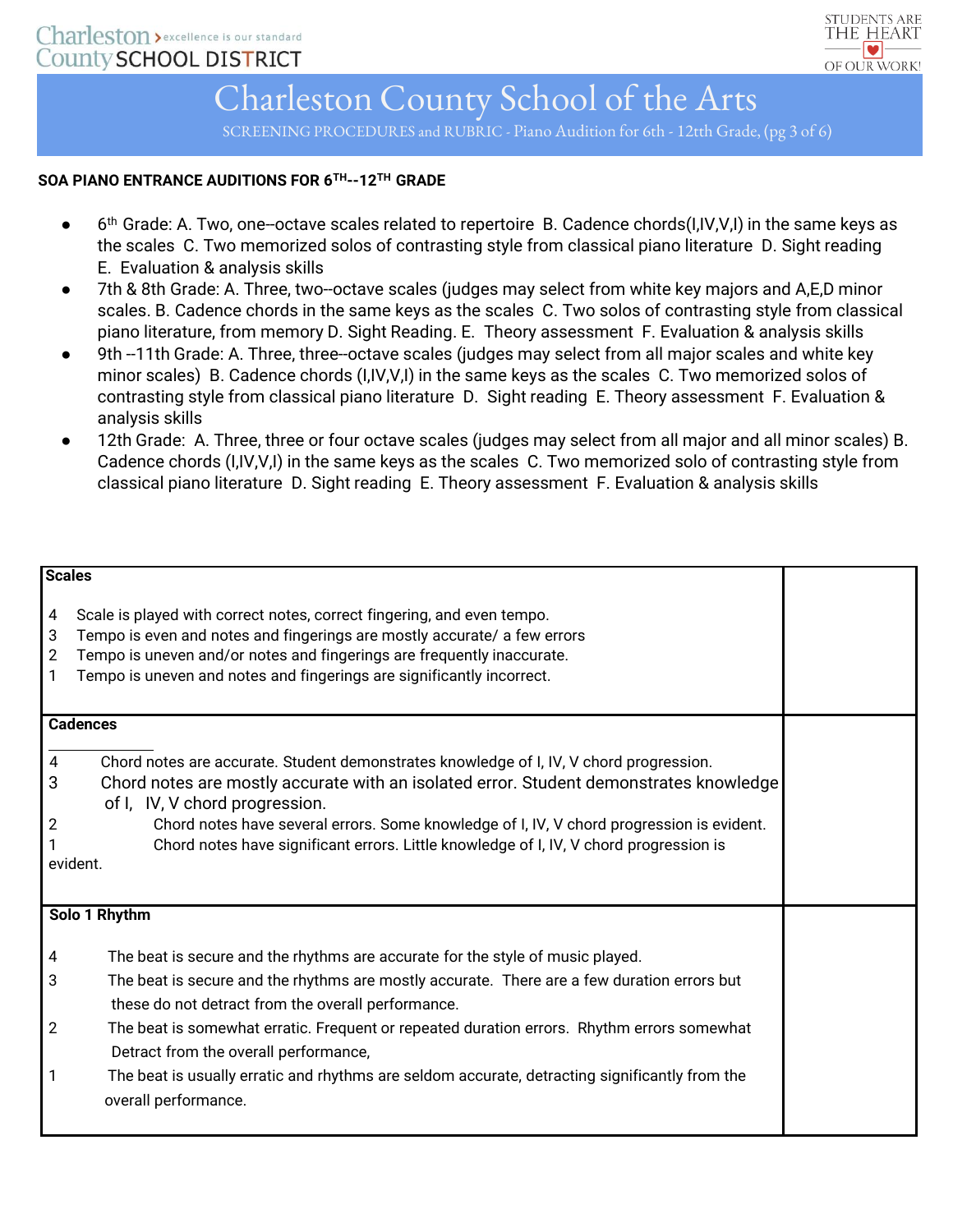

SCREENING PROCEDURES and RUBRIC - Piano Audition for 6th - 12tth Grade, (pg 4 of 6)

| Solo #1 Note Accuracy<br>Notes are consistently accurate.<br>4<br>3<br>An occasional inaccurate note is played, but does not detract from overall performance.<br>Several inaccurate notes are played, detracting somewhat from the overall performance.<br>2<br>Wrong notes consistently detract from the overall performance.<br>1                                                                                                                                                                                                                                                                                                                                  |  |
|-----------------------------------------------------------------------------------------------------------------------------------------------------------------------------------------------------------------------------------------------------------------------------------------------------------------------------------------------------------------------------------------------------------------------------------------------------------------------------------------------------------------------------------------------------------------------------------------------------------------------------------------------------------------------|--|
| Solo #1<br><b>Dynamics</b><br>Dynamic levels are evident, consistent, and are an accurate interpretation of the style of music<br>4<br>Dynamic levels are mostly accurate and consistent.<br>3<br>Dynamic levels are rarely performed.<br>$\overline{2}$<br>Attention to dynamic levels is not evident.<br>1                                                                                                                                                                                                                                                                                                                                                          |  |
| <b>Articulation</b><br>Solo #1<br>Secure attacks. Markings (staccato, legato, slurs, accents, etc.) are executed accurately as directed by<br>4<br>the music.<br>Attacks are mostly secure though there is an occasional isolated error. Markings are mostly<br>3<br>executed as directed by the music.<br>Attacks are rarely secure. Markings are rarely executed accurately as directed by the music.<br>$\overline{2}$<br>Attacks are not secure and markings are not executed accurately as directed by the music.<br>$\mathbf{1}$                                                                                                                                |  |
| Solo #1<br><b>Phrasing</b><br>Phrasing is always consistent with the score and sensitive to the style of music played.<br>4<br>Phrasing is mostly consistent with the score and mostly sensitive to the style of music played.<br>3<br>Phrasing is somewhat consistent with the score but rarely sensitive to the style of music played.<br>$\overline{2}$<br>Phrasing is not consistent with the score and not sensitive to the style of music played.<br>1                                                                                                                                                                                                          |  |
| Solo #1<br><b>Memorization</b><br>90--100% of the piece was performed from memory.<br>4<br>75-88% of the piece was performed from memory.<br>3<br>50--74% of the piece was performed from memory.<br>2<br>Less than 50% of the piece was performed from memory.<br>1                                                                                                                                                                                                                                                                                                                                                                                                  |  |
| Solo #1 Technique<br>Hand position is consistently good and finger facility is clean. If applicable, pedaling is consistently<br>4<br>clean and used appropriately for the style of music played.<br>Hand position is usually good and finger facility is mostly clean. Pedaling is mostly clean and used<br>3<br>appropriately for the style of music played.<br>Fingers are rarely curved or wrists are consistently too high or too low. Finger facility is rarely clean. If<br>2<br>applicable, the pedaling is rarely clean and somewhat inappropriate.<br>Poor hand position and finger facility is poor. If applicable, pedaling is used inappropriately.<br>1 |  |
| Solo #1<br><b>Tone Quality/ Balance</b><br>All notes have a beautiful, clear, characteristic tone. Melody is properly balanced.<br>4<br>Most notes have a beautiful, clear, characteristic tone. Melody is mostly balanced.<br>3<br>Some notes have a beautiful, clear, characteristic tone. The lack of balance of the melody somewhat<br>2<br>detracts from the overall performance.<br>Notes do not have a beautiful, clear, characteristic tone. The lack of balance of the melody significantly<br>1<br>detracts from the overall performance.                                                                                                                   |  |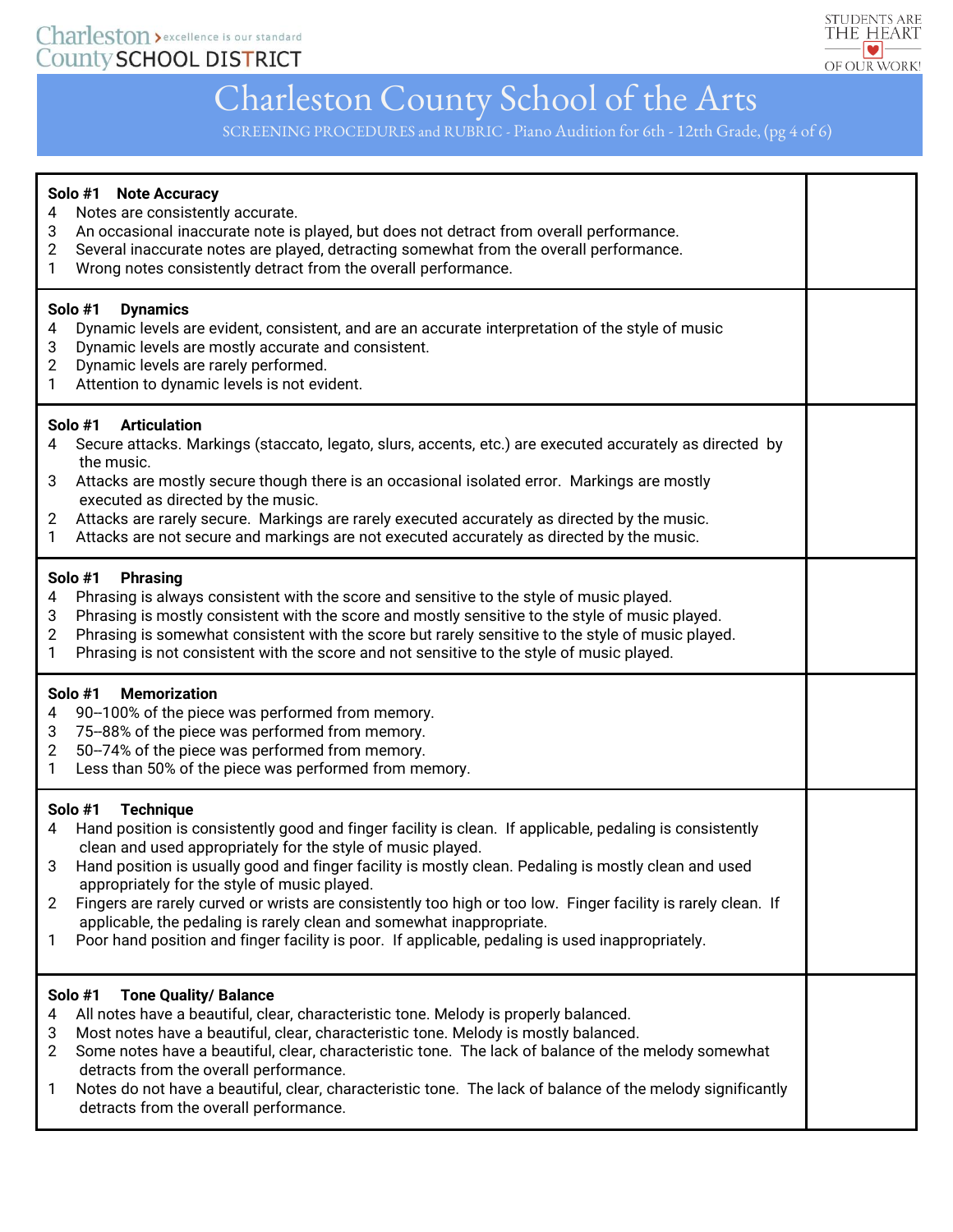

SCREENING PROCEDURES and RUBRIC - Piano Audition for 6th - 12tth Grade, (pg 5 of 6)

| Solo #2<br>Rhythm<br>The beat is secure and the rhythms are accurate for the style of music played.<br>4<br>The beat is secure and the rhythms are mostly accurate. There are a few duration errors but<br>3<br><b>These</b><br>do not detract from the overall performance.<br>The beat is somewhat erratic. Frequent or repeated duration errors. Rhythm errors somewhat<br>2<br>Detract from the overall performance,<br>The beat is usually erratic and rhythms are seldom accurate, detracting significantly from the overall<br>performance. |  |
|----------------------------------------------------------------------------------------------------------------------------------------------------------------------------------------------------------------------------------------------------------------------------------------------------------------------------------------------------------------------------------------------------------------------------------------------------------------------------------------------------------------------------------------------------|--|
| Solo #2 Note Accuracy<br>Notes are consistently accurate.<br>An occasional inaccurate note is played, but does not detract from overall performance. 2 Several<br>3<br>inaccurate notes are played, detracting somewhat from the overall performance. 1    Wrong notes<br>consistently detract from the overall performance.                                                                                                                                                                                                                       |  |
| Solo #2 Dynamics<br>Dynamic levels are evident, consistent, and are an accurate interpretation of the style of music 3<br>Dynamic levels are mostly accurate and consistent.<br>Dynamic levels are rarely performed.<br>$\mathbf{2}^{\circ}$<br>Attention to dynamic levels is not evident.<br>1                                                                                                                                                                                                                                                   |  |
| Solo #2<br><b>Articulation</b><br>Secure attacks. Markings (staccato, legato, slurs, accents, etc.) are executed accurately as directed by<br>4<br>the music.<br>Attacks are mostly secure though there is an occasional isolated error. Markings are mostly executed<br>3<br>as directed by the music.<br>Attacks are rarely secure. Markings are rarely executed accurately as directed by the music.<br>$\mathbf{2}$<br>Attacks are not secure and markings are not executed accurately as directed by the music.<br>$\mathbf{1}$               |  |

#### **Solo #2 Phrasing**

4 Phrasing is always consistent with the score and sensitive to the style of music played. 3 Phrasing is mostly consistent with the score and mostly sensitive to the style of music played. 2 Phrasing is somewhat consistent with the score but rarely sensitive to the style of music played. 1 Phrasing is not consistent with the score and not sensitive to the style of music played.

#### **Solo #2 Memorization**

- 4 90--100% of the piece was performed from memory.
- 3 75-‐88% of the piece was performed from memory.
- 2 50--74% of the piece was performed from memory.
- 1 Less than 50% of the piece was performed from memory.